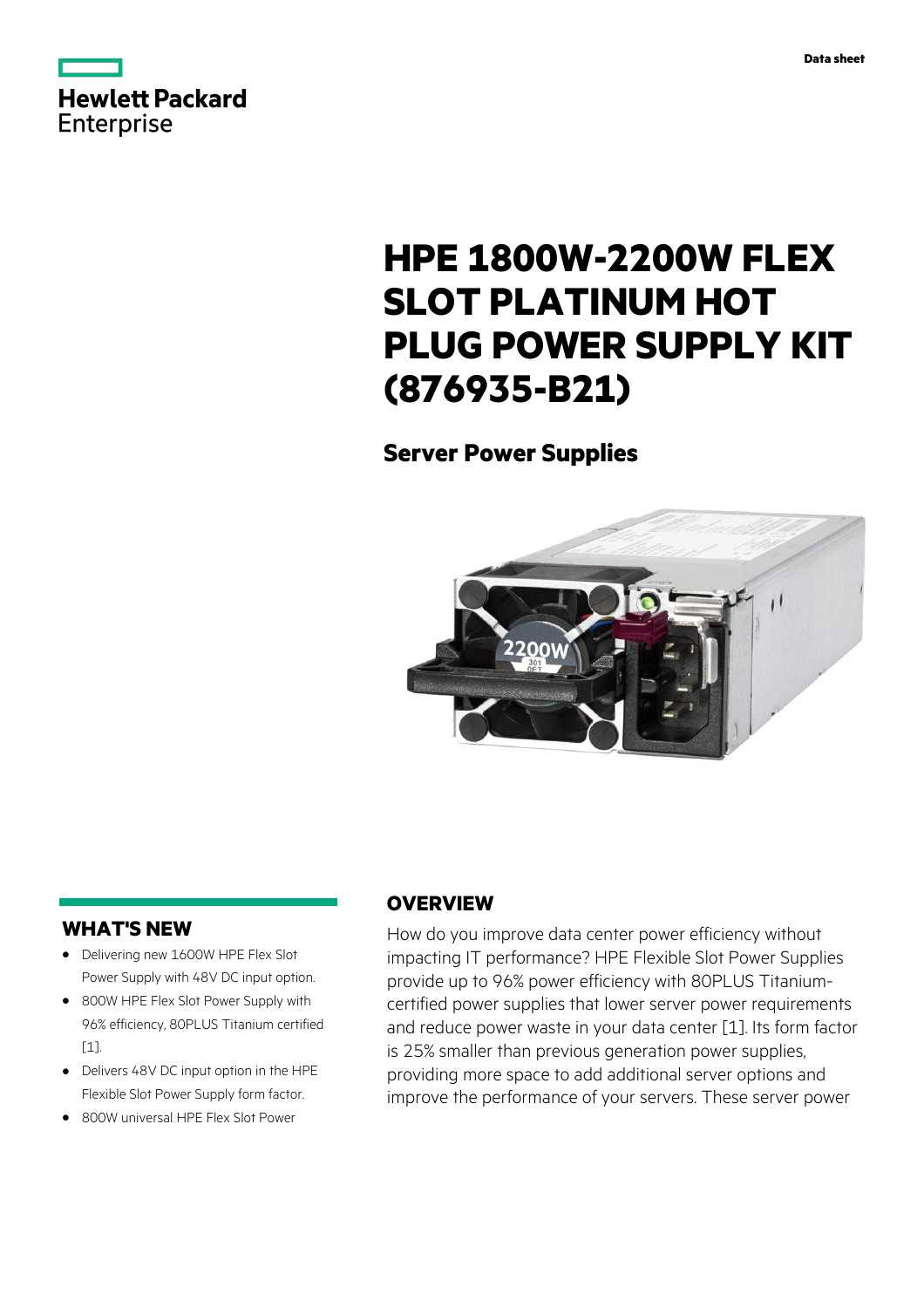Supply enables both 277V AC and 380V DC input options.

- **·** HPE Flex Slot 800W Power Supply with 400W battery backup enabling HPE Scalable Persistent Memory Solution.
- **·** HPE Flex Slot 1600W Power Supply with 94% efficiency, 80PLUS Platinum certified.

supplies provide fast, tool-less hot plug access to server power supplies for greater serviceability, and are supported across the entire HPE ProLiant Gen10, HPE ProLiant DL300 Gen9 server series, HPE Apollo 2000 and HPE Apollo 4000 series, simplifying your spares strategy and further reducing data center costs.

### **FEATURES**

### **Improve Data Center Efficiency Without Impacting IT Performance**

HPE Flexible Slot Power Supplies provide up to 96% power efficiency with 80PLUS Platinum-certified power supplies that lower server power requirements and reduce power waste in your data center.

The power supply form factor is 25% smaller than previous generation HPE Common Slot Power Supplies, providing more space to add additional server options and improve IT performance.

Provides fast, tool-less hot plug access to server power supplies for greater serviceability.

Supported across HPE ProLiant Gen10 server series, HPE ProLiant 300 Gen9 server series, HPE Apollo 2000, and HPE Apollo 4000 server series, simplifying your spares strategy and reducing data center costs.

### **Technical specifications HPE 1800W-2200W Flex Slot Platinum Hot Plug Power Supply Kit**

| <b>Product Number</b>              | 876935-B21                                                                                                                                                                                                  |
|------------------------------------|-------------------------------------------------------------------------------------------------------------------------------------------------------------------------------------------------------------|
| Input voltage                      | 200V - 240V AC                                                                                                                                                                                              |
| <b>Power output</b>                | 1800W-2200W                                                                                                                                                                                                 |
| <b>Efficiency</b>                  | 94%                                                                                                                                                                                                         |
| <b>Product Dimensions (metric)</b> | 19.05 x 32.38 x 10.16 cm                                                                                                                                                                                    |
| Weight                             | 1.36 kg                                                                                                                                                                                                     |
| Warranty                           | HPE power supplies will be covered at the same service level and for the same coverage period as the<br>server unless the maximum supported lifetime and/or the maximum usage limitation has been exceeded. |